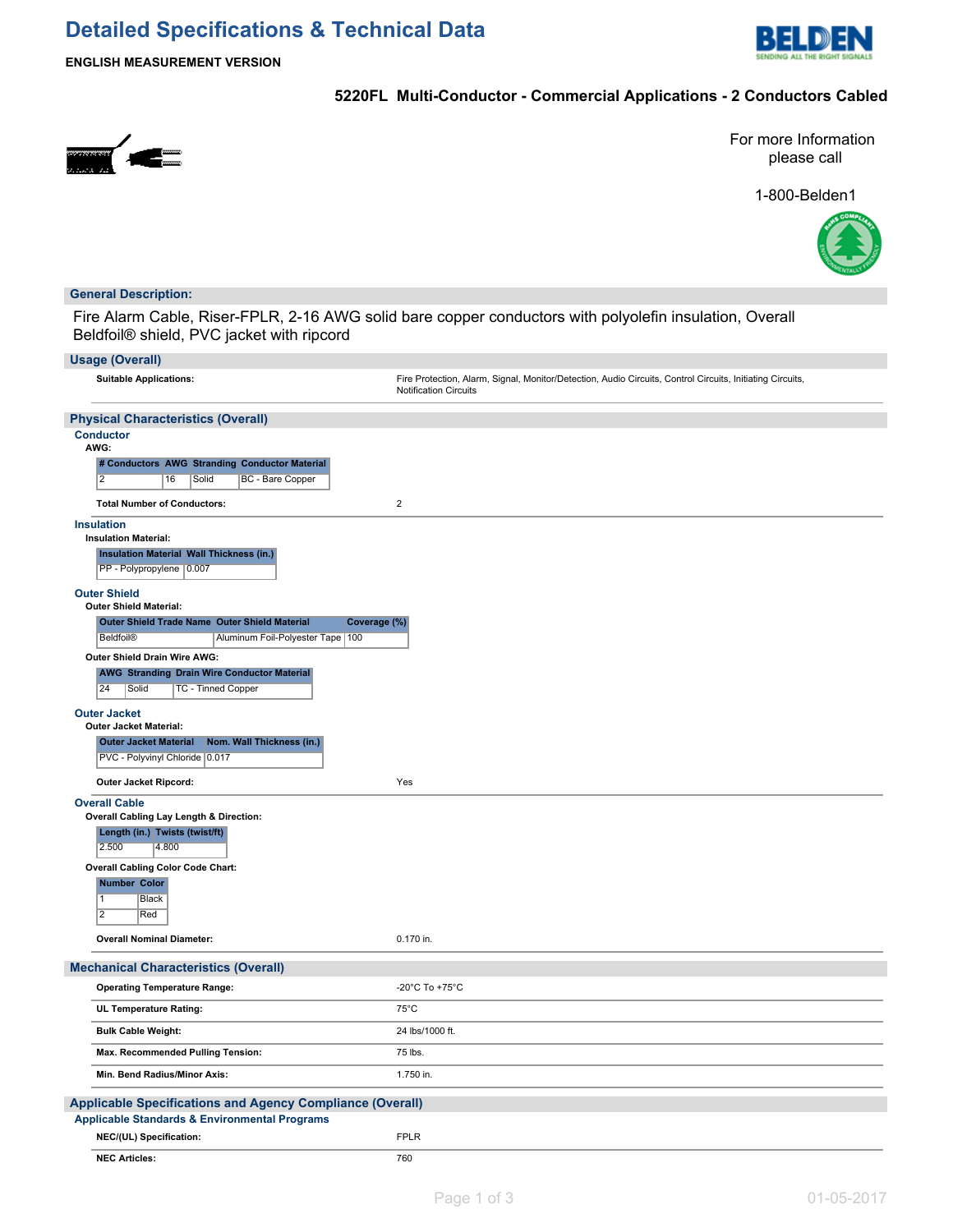# **Detailed Specifications & Technical Data**



#### **ENGLISH MEASUREMENT VERSION**

### **5220FL Multi-Conductor - Commercial Applications - 2 Conductors Cabled**

|                          | EU Directive 2011/65/EU (ROHS II):    | Yes                   |  |
|--------------------------|---------------------------------------|-----------------------|--|
|                          | <b>EU CE Mark:</b>                    | Yes                   |  |
|                          | EU Directive 2000/53/EC (ELV):        | Yes                   |  |
|                          | EU Directive 2002/95/EC (RoHS):       | Yes                   |  |
|                          | EU RoHS Compliance Date (mm/dd/yyyy): | 04/01/2005            |  |
|                          | EU Directive 2002/96/EC (WEEE):       | Yes                   |  |
|                          | EU Directive 2003/11/EC (BFR):        | Yes                   |  |
|                          | CA Prop 65 (CJ for Wire & Cable):     | Yes                   |  |
|                          | MII Order #39 (China RoHS):           | Yes                   |  |
| <b>Flame Test</b>        |                                       |                       |  |
|                          | <b>UL Flame Test:</b>                 | UL1666 Vertical Shaft |  |
|                          | <b>CSA Flame Test:</b>                | FT4                   |  |
|                          | <b>Suitability</b>                    |                       |  |
|                          | Suitability - Indoor:                 | Yes                   |  |
| <b>Plenum/Non-Plenum</b> |                                       |                       |  |
|                          | Plenum (Y/N):                         | No                    |  |
|                          | <b>Plenum Number:</b>                 | 6220FL                |  |

#### **Electrical Characteristics (Overall)**

|                                                     | Nom. Inductance:                         |                                                    |  |  |  |  |  |  |
|-----------------------------------------------------|------------------------------------------|----------------------------------------------------|--|--|--|--|--|--|
|                                                     | Inductance (µH/ft)                       |                                                    |  |  |  |  |  |  |
|                                                     | 0.140                                    |                                                    |  |  |  |  |  |  |
|                                                     | Nom. Capacitance Conductor to Conductor: |                                                    |  |  |  |  |  |  |
|                                                     | Capacitance (pF/ft)                      |                                                    |  |  |  |  |  |  |
|                                                     | 65.500                                   |                                                    |  |  |  |  |  |  |
| Nom. Capacitance Cond. to Other Conductor & Shield: |                                          |                                                    |  |  |  |  |  |  |
|                                                     | Capacitance (pF/ft)                      |                                                    |  |  |  |  |  |  |
|                                                     | 118.000                                  |                                                    |  |  |  |  |  |  |
|                                                     | Nom. Conductor DC Resistance:            |                                                    |  |  |  |  |  |  |
|                                                     | DCR @ 20°C (Ohm/1000 ft)                 |                                                    |  |  |  |  |  |  |
|                                                     | 3.9                                      |                                                    |  |  |  |  |  |  |
|                                                     | Nominal Outer Shield DC Resistance:      |                                                    |  |  |  |  |  |  |
|                                                     | DCR @ 20°C (Ohm/1000 ft)                 |                                                    |  |  |  |  |  |  |
|                                                     | 16.900                                   |                                                    |  |  |  |  |  |  |
|                                                     | Max. Operating Voltage - UL:             |                                                    |  |  |  |  |  |  |
|                                                     | <b>Voltage</b>                           |                                                    |  |  |  |  |  |  |
|                                                     | 300 V RMS                                |                                                    |  |  |  |  |  |  |
| <b>Max. Recommended Current:</b>                    |                                          |                                                    |  |  |  |  |  |  |
|                                                     | <b>Description</b>                       | <b>Current</b>                                     |  |  |  |  |  |  |
|                                                     |                                          | 10C Temperature Rise 6.3 Amps per conductor @ 25°C |  |  |  |  |  |  |

#### **Put Ups and Colors:**

| Item#           | Putup    | <b>Ship Weight</b> | Color        | <b>Notes</b> | <b>Item Desc</b>     |
|-----------------|----------|--------------------|--------------|--------------|----------------------|
| 5220FL D151000  | 1.000 FT | 25.000 LB          | <b>BLUE</b>  |              | 2 #16 PP FS FRPVC    |
| 5220FL 002A1000 | 1.000 FT | 27.000 LB          | <b>RED</b>   |              | 2 #16 PP FS FRPVC    |
| 5220FL 0021000  | 1.000 FT | 25,000 LB          | <b>RED</b>   | U            | $2$ #16 PP FS FRPVC  |
| 5220FL 004U1000 | 1.000 FT | 26,000 LB          | YELLOW       |              | $12$ #16 PP FS FRPVC |
| 5220FL 0041000  | 1.000 FT | 25.000 LB          | YELLOW       |              | $2$ #16 PP FS FRPVC  |
| 5220FL 0091000  | 1.000 FT | 25,000 LB          | <b>WHITE</b> |              | $2$ #16 PP FS FRPVC  |

**Notes:**

C = CRATE REEL PUT-UP.

Revision Number: 3 Revision Date: 08-20-2013

© 2017 Belden, Inc All Rights Reserved.

Although Belden makes every reasonable effort to ensure their accuracy at the time of this publication, information and specifications described herein are subject to error or omission and to<br>change without noice, and the